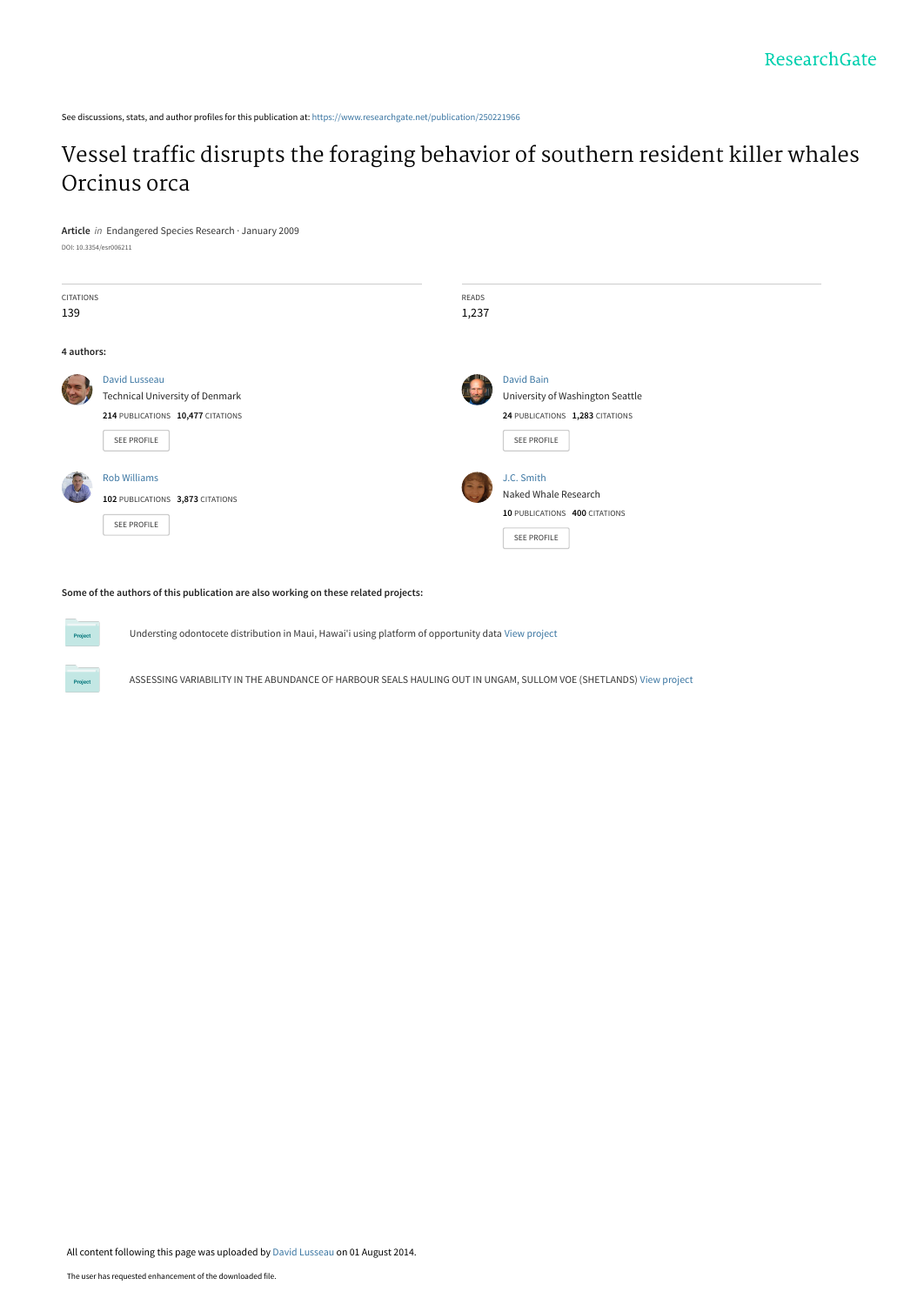**Vol. 6: 211–221, 2009** doi: 10.3354/esr00154

**Printed March 2009** *Published online January 2, 2009*



# **Vessel traffic disrupts the foraging behavior of southern resident killer whales** *Orcinus orca*

David Lusseau<sup>1,</sup>\*,\*\*, David E. Bain<sup>2,</sup>\*\*, Rob Williams<sup>3,5</sup>, Jodi C. Smith<sup>4</sup>

 **University of Aberdeen, Institute of Biological and Environmental Sciences, Tillydrone Ave, Aberdeen AB24 2TZ, UK University of Washington, Friday Harbor Laboratories, 620 University Road, Friday Harbor, Washington 98250, USA Sea Mammal Research Unit, Gatty Marine Laboratory, St Andrews University, St Andrews, Fife KY16 8LB, UK Coastal-Marine Research Group, Institute of Natural Resources, Massey University at Albany, Private Bag 102 904, North Shore MSC, New Zealand**

**5** *Present address:* **Marine Mammal Research Unit, University of British Columbia, 2202 Main Mall, Vancouver, British Columbia V6T 1Z4, Canada**

ABSTRACT: Vessel traffic may have contributed to southern resident killer whales *Orcinus orca* becoming endangered. To determine the importance of this threat, we measured the behavior of southern residents in the presence and absence of vessels from 2003 to 2005 at 2 different sites along San Juan Island, Washington, USA. We observed activity states of killer whale schools using scan sampling and collected information on the number of vessels present at various distances from those. We use first-order, time-discrete Markov chains to estimate state-transition probability matrices under varying boat exposure conditions. Transition probabilities between activity states were significantly affected by vessel traffic. In addition, there was a reduction in time spent foraging, as estimated from the stationary state budget from the Markov chains, confirming an effect also previously observed in northern resident killer whales. If reduced foraging effort results in reduced prey capture, this would result in decreased energy acquisition. Each school was within 400 m of a vessel most of the time during daylight hours from May through September. The high proportion of time southern resident killer whales spend in proximity to vessels raises the possibility that the short-term behavioral changes reported here can lead to biologically significant consequences.

KEY WORDS: Whale watching · Killer whale · Disturbance · Behavioral disruption · Foraging

*Resale or republication not permitted without written consent of the publisher*

# **INTRODUCTION**

The eastern North Pacific southern resident stock of killer whales *Orcinus orca* declined to fewer than 80 individuals in 2001, resulting in their listing as 'depleted' under the Marine Mammal Protection Act and 'endangered' under the United States and Washington State Endangered Species Acts, and Canada's Species at Risk Act. The causes of this decline are uncertain, but many scientists consider a combination of reduction in prey resources, toxic chemicals, disturbance from vessel traffic, and other factors to have contributed (Krahn et al. 2004, Wiles 2004, Killer Whale Recovery Team 2005).

Krahn et al. (2004) noted that the southern resident killer whale population increased at an normal rate in the late 1980s ( $\sim$ 3% yr<sup>-1</sup>). Growth began to slow in the early 1990s and was followed by a decline of 20% from 1996 to 2001. This stock is composed of 3 social units (pods). J and K pods exhibited little change in number during this period, in contrast to the expected growth. In contrast, the L pod not only failed to grow, but it declined, and this decline resulted in the decline in number of the entire population. Factors in the inshore waters of Washington and British Columbia, such as declines in prey abundance, toxins, and vessel traffic may be responsible for the lack of growth in all 3 pods. Differences in usage patterns of the inshore waters

<sup>©</sup> Inter-Research 2009 · www.int-res.com \*\*Email: d.lusseau@abdn.ac.uk, \*\*These authors contributed equally to this article and can be considered joint first authors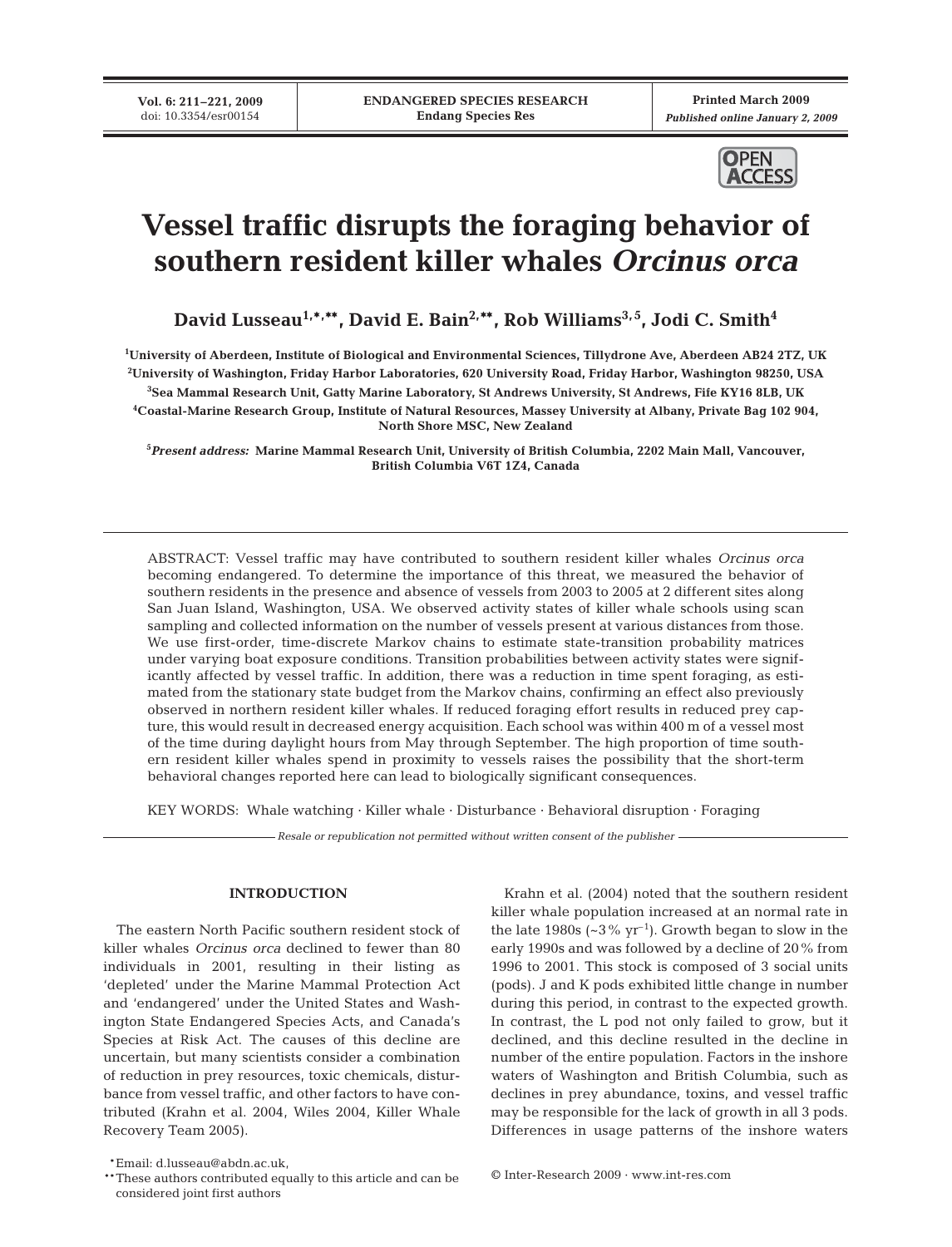among the different pods (Bigg et al. 1990, Olesiuk et al. 1990, Osborne 1999, Hauser et al. 2006) may account for some of the additional decline experienced by the L pod alone, but factors external to these waters are likely to be of similar importance to factors in inshore waters (regional differences in prey abundance [Protected Resources Division 2004], perhaps entanglement, and exposure to oil, among others).

Vessel traffic may have contributed to the decline through a variety of mechanisms. Collisions between vessels and killer whales occur occasionally in residents, including southern residents, and other killer whales and result in injury or death (Ford et al. 2000, G. M. Ellis pers. comm.). Unburned fuel and exhaust from vessels may contribute to toxin load. The presence of noise from vessels may contribute to stress (Romano et al. 2004). Noise from vessel traffic may mask echolocation signals (Bain & Dahlheim 1994, Erbe 2002), reducing foraging efficiency. Behavioral responses may result in increased energy expenditure, or disrupt feeding activity, which may reduce energy acquisition (Bain 2002, Williams et al. 2006). Energetic mechanisms for impact are of particular concern, since southern resident killer whales may be food limited.

Repeated disturbance of wild animals is implicated as a factor reducing the quality of life, foraging efficiency, fitness, or reproductive success of individual animals. Studies link anthropogenic disturbance to changes in foraging behavior (e.g. Galicia & Baldassare 1997), reproductive success (e.g. Safina & Burger 1983), and mating system and social structure (e.g. Lacy & Martins 2003). These, in turn, either singly or synergistically, can influence population dynamics and viability (Lusseau et al. 2006). Effects of vessel traffic have been studied in a range of cetacean species. Effects vary within and between species, and included changes in respiration patterns, surface active behaviors, swimming velocity, vocal behavior, activity state, inter-individual spacing, wake riding, approach and avoidance, and displacement from habitat. Williams et al. (2006) found northern residents were less likely to forage in the presence vessels. Vessel traffic can also displace bottlenose dolphins (Lusseau 2005, Bejder et al. 2006) and significantly alter their behavioral budget (Lusseau 2004).

In the San Juan and Gulf Islands region, the commercial whale-watching day runs from about 09:00 to 21:00 h in summer, and until sunset in spring and early fall. In addition to commercial whale-watching vessels, other vessels are also in contact with whales throughout the day. These include recreational and research vessels, cruise ships, sport and professional fishing vessels, and intermittently commercial freight ships. Due to the variety of vessels observed in the presence of whales, the term whale watching as used in the present paper refers to all whale-oriented vessel traffic, regardless of whether the vessels are commercial whale-watching vessels or not. Because these whales are in the presence of vessels during much of the day, the potential for cumulative effects makes it important to investigate whether the behavior of killer whales is altered in the presence of vessels.

Assessing variation in behavior under different conditions is difficult, due to the inherent temporal dynamics of activity states, as they tend to occur in bouts. We used Markov chains to quantify this temporal dependence and assess how exposure conditions changed it (Cane 1959, Lusseau 2003). The same temporal biases inherent to behavioral data mean that simple tallies of state samples observed under different boat conditions will not represent the true behavioral budget of the population under these exposure conditions (Guttorp 1995, Lusseau 2003). However, we can infer these budgets from the stationary behavior of the Markov chains developed for each exposure condition.

Here, we assess whether boat traffic affects the behavioral dynamics and behavioral budget of this population of killer whales. Given the importance of food limitation on the dynamics of this population, we particularly determined whether they disrupt foraging activities and the range of influence of vessels (the maximum distance between whales and boats eliciting disruptions).

## **MATERIALS AND METHODS**

**Study areas.** From 28 July to 30 September 2003, 1 May to 31 August 2004, and 15 May to 31 July 2005, a land-based team of observers monitored behavior of whales and activity of boats from 2 study sites on the west coast of San Juan Island, WA, USA. One site (hereafter referred to as the north site) was located at 48° 30.561' N, 123° 8.494' W (near Lime Kiln State Park) at an altitude of approximately 99 m above mean lower low water. The south site was located on Mt. Finlayson (48° 27.421' N, 122° 59.401' W) at a height of 72 m, and the view of the eastern portion of Juan de Fuca Strait was unobstructed. Whales have been reported to use this area heavily for foraging, whereas the north site appeared to be used primarily for travel and socializing (Heimlich-Boran 1988, Felleman et al. 1991, Hoelzel 1993). Together, these sites were chosen to maximize sample size and to allow the behavioral observations to include the entire repertoire of the population.

**Behavioral sampling.** During the study periods, 238 d were spent on effort, of which 128 d were spent with whales. During that time scan sampling was conducted at 15 min intervals to characterize subgroup size (ranging from 1, to the size of the school in the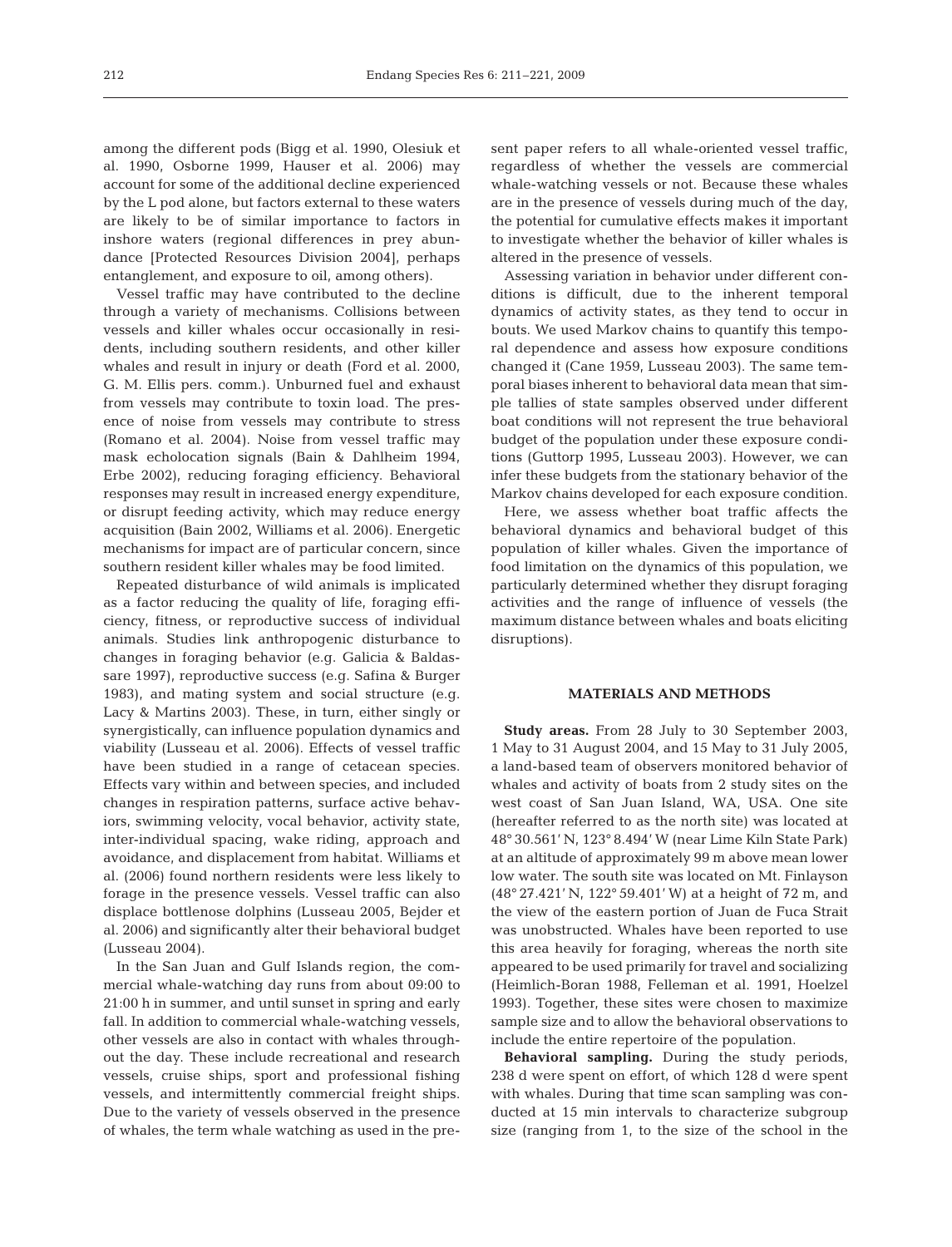study area), activity state, and the number of vessels within 100, 400, and 1000 m of whales. The activity state subcategories (1 to 8; Table 1) were combined to match the categories described by Ford et al. (2000). The resulting activity states were cumulatively inclusive and mutually exclusive. A scanned group was defined as animals within 10 body lengths of one another at the time of a scan-sample observation, using a chain rule (Connor et al. 2000). The identity of group members was recorded, but when individuals were too far away to be identified, their identity was assigned to categories based on size (e.g. calf, juvenile, mediumsized whales [large juveniles or adult females], subadult male, adult male). Sequential observation of focal groups allowed estimating the probability of animals' switching from one activity state to another as a function of vessel traffic.

**Vessel traffic sampling.** Vessels were counted separately depending on whether or not they were engaged in whale watching, although commercial and recreational whale-watching boats were not distinguished in scan-sample counts. Distances were visually estimated, and, in most instances, the distances were confirmed using coordinates of whales and boats taken using a theodolite. These theodolite-based Quality Assurance and Control (QA/QC) measurements were made continuously throughout the study to insure observer reliability and consistency (Williams et al. 2009). Observer errors never exceeded 10%. Since our analyses are not based on the exact distance between boats and whales, but on the number of boats present within 100, 400, and 1000 m of the whales, such errors where adequate.

**Analyzing scan-sampling data from focal groups.** Understanding the recurrence of activity states allows one to understand the likelihood that a state will be disrupted by, in our case, boat presence. The data were a series of scan samples of a focal group that were treated as samples of activity-state sequences. A sequence stopped when sampling stopped on a given day or when a focal group ceased to exist due to changes in group membership (through fission or fusion with other individuals), or because they left the study area. For the purposes of the present study, we were only interested in understanding the change in the likelihood that when a group was in State A they would be in State B 15 min later (i.e. at the next scan). These are called firstorder transitions in activity. This sequence of discrete time samples could be treated as a Markov chain (Lusseau 2003, 2004) because it was ergodic. A time series is ergodic when transitions between all states are possible; in the present study a group could be involved in a transition from any state to another (there was no biological constraint preventing whales from switching between one state and the others). We then assessed whether our first-order assumption was warranted. That is, we assessed whether the assumption that a state was only dependent on the immediately preceding sample best explained sequences by comparing the Bayes information criterion (BIC) for first-order chains to BIC for zero-order chains and second-order chains (Guttorp 1995, Lusseau 2003). BIC provides a consistent estimate of the order of a Markov chain. The higher the BIC, the more information the order provides on the sequences. A BIC difference of 9.2 is sufficient to determine the best-fitting order (Guttorp 1995).

| <b>Activity state</b><br>Subcategory | Definition                                                                                                                        |  |  |  |  |
|--------------------------------------|-----------------------------------------------------------------------------------------------------------------------------------|--|--|--|--|
| Rest                                 | Characterized by prolonged surfacing in contrast to the rolling motion typically observed during travel                           |  |  |  |  |
| $\mathbf{1}$                         | Deep rest, hanging, logging: whales do not progress through the water                                                             |  |  |  |  |
| $\overline{2}$                       | Resting travel, slow travel: whales progress through the water, although they may not make forward<br>progress over the ground    |  |  |  |  |
| Travel                               | Characterized by a rolling motion at the surface, progress through the water, and membership in a<br>subgroup of $>4$ individuals |  |  |  |  |
| 3                                    | Moderate travel, medium travel: travel in which whales do not porpoise                                                            |  |  |  |  |
| 4                                    | Fast travel: travel which includes porpoising                                                                                     |  |  |  |  |
| Forage                               | Characterized by progress through the water by lone individuals or while a member of a subgroup of 4 or<br>fewer individuals      |  |  |  |  |
| 5                                    | Dispersed travel: for a directional manner                                                                                        |  |  |  |  |
| 6                                    | Milling, feeding, pursuit of prey: foraging involving changes in direction                                                        |  |  |  |  |
| Socialize                            | Interaction with other whales, or other species in a non-predator-prey context                                                    |  |  |  |  |
| 7                                    | Tactile interactions: socializing that involves touching another whale, such as petting or nudging                                |  |  |  |  |
| 8                                    | Display: socializing that does not involve touching, but may include behaviors such as spy hops, tail slaps<br>and breaches       |  |  |  |  |

Table 1. *Orcinus orca.* Definition of activity states used in the present study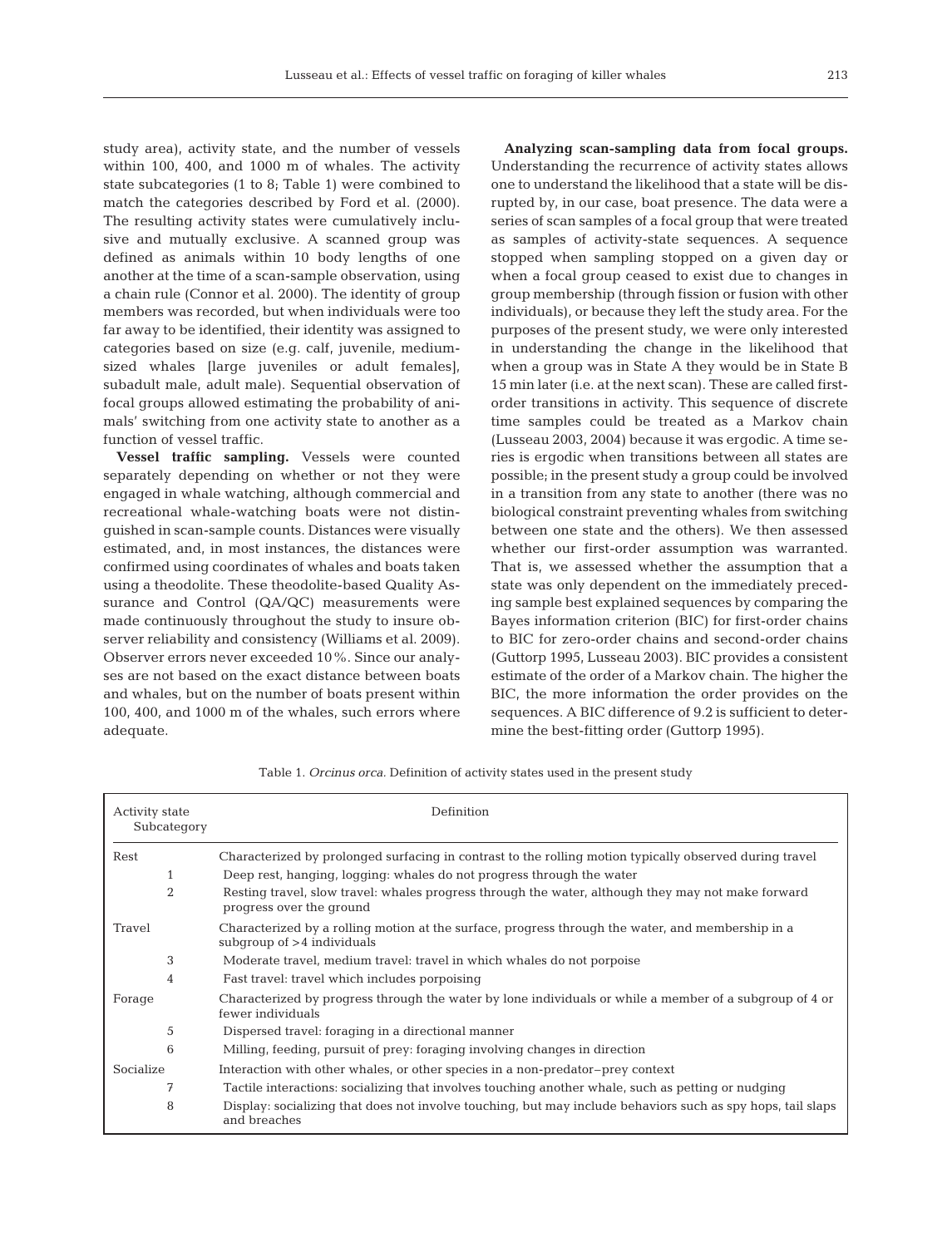To understand the effect of boat interactions on the state transitions, the number of vessels in the field of view was counted, as these vessels may have contributed to ambient noise in the area (Bain pers. obs.). The number of vessels within 100, 400, and 1000 m of subgroups were also counted. The numbers within specific distances were used as candidate explanatory covariates, to assess whether the probability of animals switching among activity states varied as a function of boat traffic. We therefore constructed a transition matrix, representing the probabilities for whales to be observed in state *i* at time *t* and subsequently in state *j* at the next sampling event  $(t + 15 \text{ min})$ :

$$
\mathbf{p}_{ij} = \frac{\mathbf{e}_{ij}}{\sum_{k} \mathbf{e}_{ik}} \tag{1}
$$

where  $e_{ij}$  is the total number of times the transition was observed and  $\sum_k \mathbf{e}_{ik}$  is the total number of time state *i* was observed as the starting state. ∑

**Analyzing the influence of vessel traffic and other factors on behavior.** We were able to explore the effects of several parameters on the likelihood to go from one state to another by comparing the behavioral contingency tables (preceding to succeeding states) obtained for different levels of different factors (Lusseau 2003). Using these multidimensional contingency tables, we used general log-linear analyses (SPSS algorithm), to test whether site (north/south), year (2003/2004/2005), pod (J, K, and L), or vessel traffic (boat present/absent within 100, 400, and 1000 m) affected transitions in activity states, which was the likelihood that focal groups went from a preceding behavior (state at time *t)* to a succeeding behavior (state at time *t* + 15 min). Log-linear analyses can be thought of as generalized linear models for categorical data (with a Poisson distribution and log link). This technique is described in more detail by Lusseau (2003, 2004). The response variable in these analyses was the succeeding behavior (*S)*, and we estimated whether the observed count of succeeding behavior was influenced by the preceding behavior (*P)*, the year (*Y)*, boat presence (*B)*, and/or location (*L)*. Given that we estimated the behavioral sequences using firstorder Markov chains, we were assuming that the interaction *PS* was significant. Given that sampling was based on observational data, we could not control sample size for each factor, and therefore the count of preceding behavior was influenced by other factors (Caswell 2001). The log-linear analysis fits a saturated model to the dataset, i.e. a model that considers all interactions, indicated by *BLYPS* in the first analysis. The effects of the different factors can be tested by comparing different fitted models using likelihood ratio tests. Here, the null hypothesis is that succeeding

behaviors are independent of boat presence, year, and location, given preceding behaviors. This null hypothesis corresponds to the null model *PS* + *LBYP*. The influence of factors was assessed in 2 manners. First, we estimated the Akaike information criterion (AIC) for each model, and the best fitting model minimized AIC. Secondly, we assessed whether the presence of a factor in the log-linear model added a significant contribution to explaining the data's variance using likelihood ratio tests. For example, the effect of boat presence in the first analysis can be evaluated by comparing the null model and *BPS* + *LBYP* because adding the terms *BS* and *BPS*, which correspond to a boat presence effect on the observed count of succeeding behaviors, to the null model results in the model *BPS* + *LBYP*. The significance of the boat presence effect can then be tested by comparing the goodnessof-fit of both models. The difference in goodness-offit ( $\Delta G^2 = G^2_{BPS, LBYP} - G^2_{PS, LBYP}$ ) is the likelihood ratio testing the significance of the addition of terms *BS* and *BPS* with degrees of freedom equal to the difference in the degrees of freedom for the 2 models. The effect of the various factors can be tested at various stages by adding the effect to different models that already consider other factors (Fig. 1). We tested the interactions between year, site, and boat presence and their influences on behavioral transitions.

**Influence of pod identity.** We then tested whether the pod identity of the focal whales influenced the previous analysis. For this analysis we only retained focal schools that were composed exclusively of members of 1 pod. Due to sample size constraints the latter analysis was carried out on only 2 behavioral states (foraging or not foraging), while the former was carried out on all states.

**Influence of distance between boats and whales.** To assess whether distance to boats influenced the behavior of killer whales, we calculated the likelihood that whales that were foraging stayed foraging when boats interacted with them at distances of 100, 400, and 1000 m. We also looked at the effect of boat presence on the likelihood that whales that were foraging would stay foraging by comparing control situations (no boats within the given distance band) to impact ones. In all these analyses, foraging was selected because recent studies show that northern resident killer whales were more likely to switch activity states when boats approached foraging whales than when whales were engaged in other activity states. Furthermore, alteration to this state is likely to carry larger energetic consequences for killer whales, because it has the potential not only to increase energetic expenditure, but also to reduce acquisition (Williams et al. 2006).

We analyzed the scans containing distances between vessels and groups to determine mean and maximum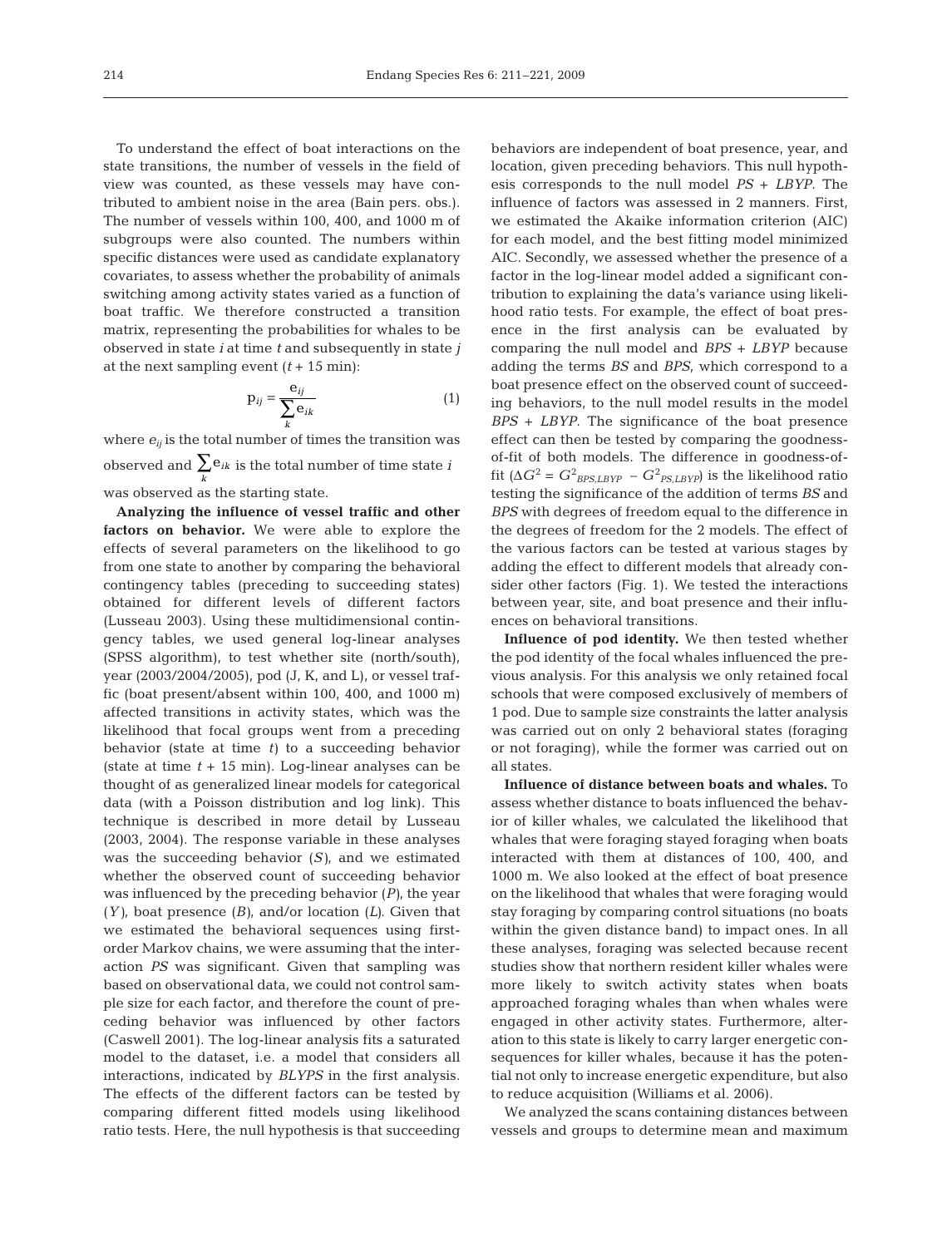

Fig. 1. Tests of boat presence within 100 m (*B)*, site (*L* for location to avoid confusion in abbreviations), and year of sampling *(Y)* effects on behavior transitions (*PS*) using log-linear analyses. Models and their respective goodness-of-fit *G*<sup>2</sup> statistics, degrees of freedom, and Akaike information criterion (AIC) values are shown in the boxes (adapted from Caswell 2001). Terms added are color coded. Blue arrows represent the addition of a site effect (*LS*, *LPS* terms added to the previous model), red arrows represent the addition of a boat effect (*BS*, *BPS)*, and green arrows represent the addition of a year effect (*YS*, *YPS)*. To those terms correspond an increment in *G*<sup>2</sup> and degrees of freedom, which are used to test for the significance of the term addition. Arrows are marked with a star when the term addition is significant (p < 0.05). The top left star indicates a significant boat effect; the center and right stars indicate significant site effects. Year effects were non-significant

vessel counts along with the proportion of time groups spent within 100, 400, or 1000 m of the nearest vessel (e.g. proportion of time within 100 m equals the number of scans with boats within 100 m divided by the number of scans in which vessel distances were recorded).

**Behavioral budget variations.** Finally, we assessed variation in behavioral budget under different conditions. We estimated budgets using the long-term behavior of the transition matrices. Transition matrices are based on ergodic time series, which means that eigenanalysis of this matrix reveals several properties of activity states. Applying the Perron-Frobenius theorem we show that the transition matrix of long-term behavior, i.e. the amount of time that the whales spent in each activity state, can be approximated by the left

eigenvector of the dominant eigenvalue of the matrix (Lusseau 2003). Ultimately, this approach can be used to calculate stable, unbiased activity budgets in contrast with budgets obtained from sample tallies that can be influenced by autocorrelation issues. Further, reliance on transitions rather than individual scans helped control for possible effects of whale behavior on vessel behavior.

#### **RESULTS**

Over the 3 field seasons we observed 593 behavioral transitions in *Orcinus orca* (135 in 2003, 217 in 2004, and 251 in 2005 out of 373, 1058, and 770 scans, respectively; Table 2). The first-order Markov chain was deemed the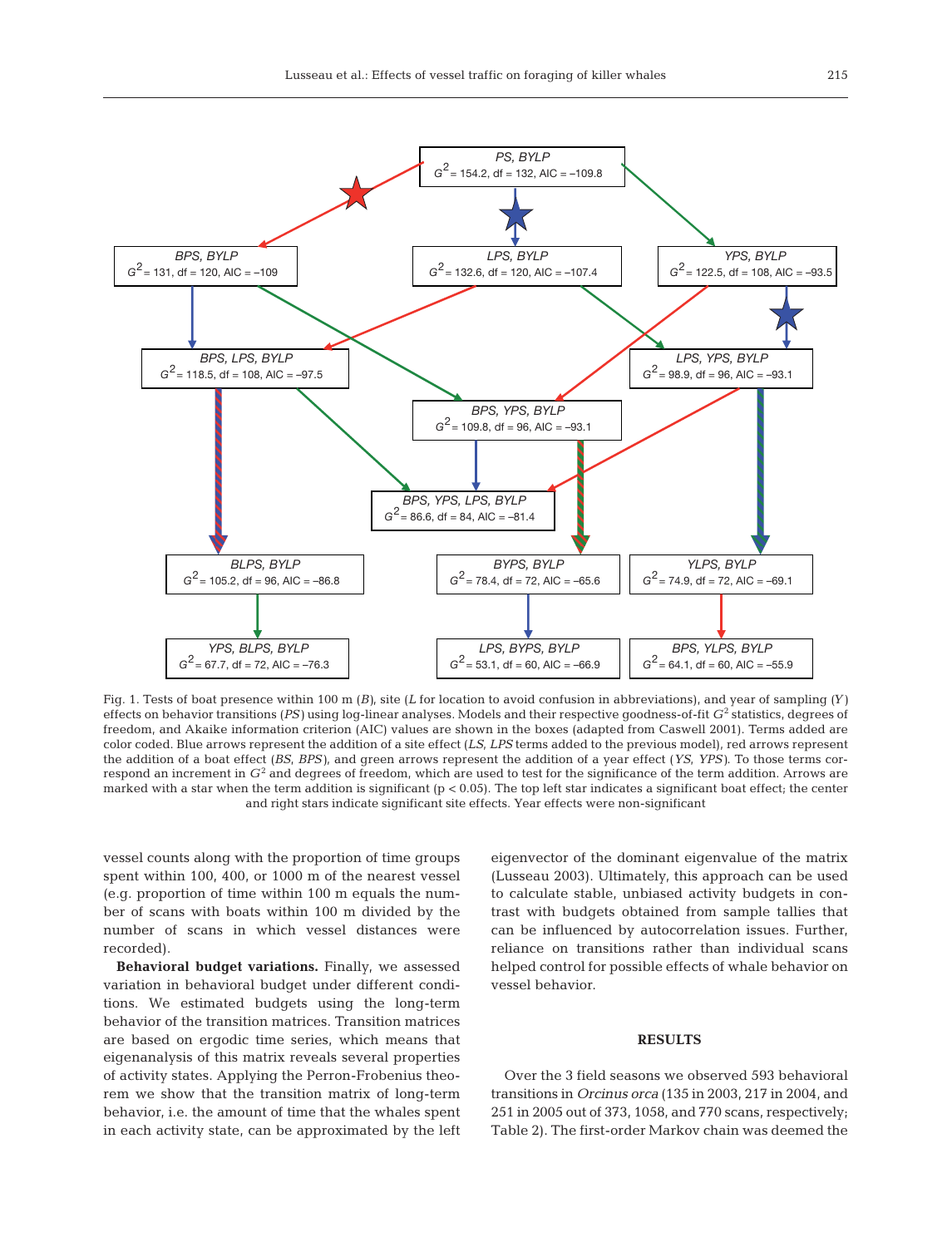|  |  |                                                        |  | Table 2. Orcinus orca. Number of activity state transitions |
|--|--|--------------------------------------------------------|--|-------------------------------------------------------------|
|  |  | observed in the presence/absence of boats within 100 m |  |                                                             |

| <b>Site</b> | 2003         |    | 2004         |    | 2005         |    |
|-------------|--------------|----|--------------|----|--------------|----|
|             | No boat Boat |    | No boat Boat |    | No boat Boat |    |
| North       | 49           | 30 | 121          | 30 | 111          | 52 |
| South       | 45           | 11 | 46           | 20 | 40           | 48 |

more appropriate way to estimate the behavioral sequences because it provided more information than zero-order or second-order Markov chains  $(BIC_{0\text{-order}} =$  $-357.5$ , BIC<sub>1-order</sub> =  $-262.8$ , BIC<sub>2-order</sub> =  $-293.8$ ). We assessed the effects of year (2003/2004/2005), site (north/south), and vessel traffic (no boat within 100 m, boat present within 100 m) on first-order behavioral transitions using a 5-way, log-linear analysis (LLA). Due to small sample size the full interaction of the 3 independent variables could not be quantified (Table 2). This analysis reveals that 3 models provided more information on the data's variance (Fig. 1). The null model, i.e. no effects from independent variables (*PS*, *BYLP*), the model considering a site effect (*LPS*, *BYLP*), and the model considering a boat effect (*BPS*, *BYLP*), all had lower AIC values than the other models (Table 3), indicating that each of the null, site effect, and boat effect models were plausible. In addition, adding a boat and site effect to the model provided significantly more explanation of the data variance (significant effects repre-

Table 3. Information theoretic approach used to select models, from Fig. 1, providing the most parsimonious explanation for the variation in the scan-sample dataset. The selection is based on the Akaike information criterion (AIC). The models are described in Fig. 1. The difference between the best fitting model and the other models, ΔAIC, helps in defining models that are less plausible (usually ΔAIC > 4 to 8). The likelihood of the model given the data can be approximated using an exponential transformation of ΔAIC:  $\hat{\ell}(\text{model}_{i}|\text{data})\text{=}e^{(\text{-0.5A AIC}_{i})}.$  The weight of evidence provided by each model can be obtained by normalizing these likelihoods so that they sum to 1

| Model                        | AIC      | AAIC | Weight   |
|------------------------------|----------|------|----------|
| Null model                   | $-109.8$ | 0    | 0.507    |
| <b>Boat</b>                  | $-109.0$ | 0.8  | 0.340    |
| Site                         | $-107.4$ | 2.4  | 0.153    |
| Year                         | $-93.5$  | 16.3 | 0.0001   |
| Boat + Site                  | $-97.5$  | 12.3 | 0.001    |
| Site + Year                  | $-93.1$  | 16.7 | < 0.0001 |
| Boat + Year                  | $-82.2$  | 27.6 | < 0.0001 |
| Boat + Year + Site           | $-81.4$  | 28.4 | < 0.0001 |
| Boat $\times$ Site           | $-86.8$  | 23.0 | < 0.0001 |
| Boat x Year                  | -65.6    | 44.2 | < 0.0001 |
| Year $\times$ Site           | $-69.1$  | 40.7 | < 0.0001 |
| Year + (Boat $\times$ Site)  | -76.3    | 33.5 | < 0.0001 |
| $Site + (Boat \times Year)$  | -66.9    | 42.9 | < 0.0001 |
| $Board + (Year \times Site)$ | $-55.9$  | 53.9 | < 0.0001 |

sented by stars on Fig. 1, see also Table 3), the site effect still being significant after the year effect has been taken into consideration. Significance of the terms were derived from the likelihood ratio tests as described in 'Materials and methods'. From this analysis, we can conclude both that boat presence within 100 m of the focal whales affected their behavioral transitions and that the whales behaved differently at the 2 sites, in contrast to the null model that was not rejected when considering the AIC value alone. The introduction of a boat effect explains significantly more variation in the dataset than the null model alone (as shown by the red star in Fig. 1). We can therefore conclude that while intrinsic behavioral processes and data structure (the null model) as well as site explain some of the variation in the dataset, a boat effect cannot be excluded (because of the AIC weights) and should be included as well (because this parameter provides significantly more information than the null model alone).

# **Influence of pod identity**

The southern resident community of killer whales is composed of 3 pods (J, K, and L), which do not spend the same amount of time within Puget Sound (Olesiuk et al. 1990, Ford et al. 2000). This may result in differences in the cumulative exposure of each pod to whale watching and therefore may lead to variation in the way these pods respond to boat presence. We therefore assessed whether the identity of the focal whales affected the behavioral response observed in relation with boat presence. To do so, we conducted a log-linear analysis including pod identity and boat presence within 100 m as independent variables (Table 4). The log-linear analysis showed that there does not appear to be any variation in the way that whales responded to boat presence depending on their pod, because there was no interaction between the pod and boat effect (Table 5). The analysis shows that while the best model was the null model, both pod effect and boat effect could not be discounted (ΔAIC < 2; Table 5). This highlights that potentially the site effect we observed in the previous analysis (Fig. 1) may just be a reflection of the

Table 4. *Orcinus orca.* Number of activity state transitions observed with and without boats present within 100 m of subgroups for each pod for both sites in all years (considering only schools composed solely of members of 1 pod)

| Pod | No boat present | Boat present |  |
|-----|-----------------|--------------|--|
|     | 158             | 35           |  |
|     | 21              | 2.1          |  |
|     | 99              | 47           |  |
|     |                 |              |  |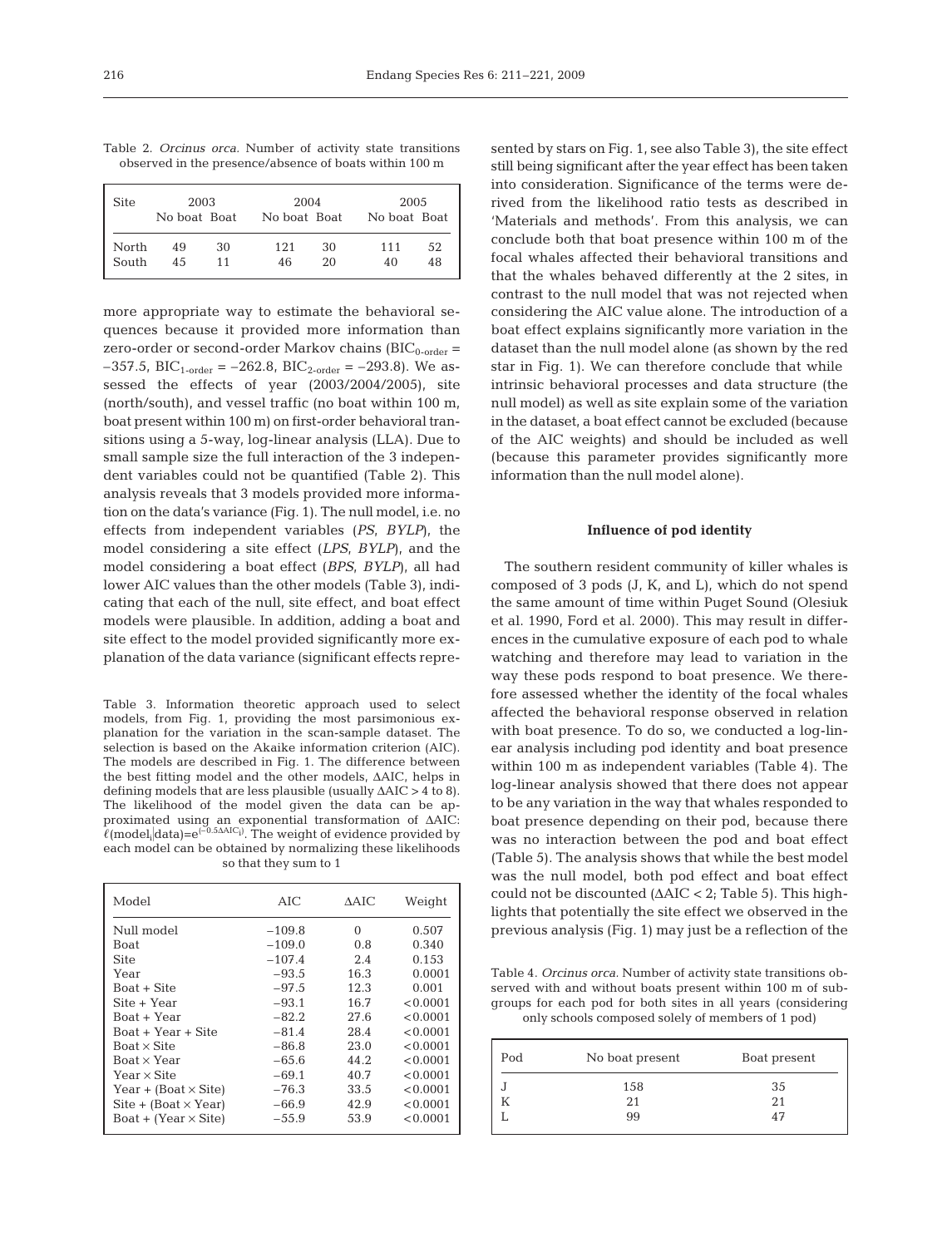Table 5. Information theoretic approach used to select models, from the log-linear analysis considering pod identity, site, and boat presence, providing the most parsimonious explanation for the variation in the scan-sample dataset. The difference between the best fitting model and the other models, ΔAIC, helps in defining models that are less plausible (usually  $\Delta AIC > 4$  to 8). The likelihood of the model given the data can be approximated using an exponential transformation of  $\triangle AIC: \ell (model_i|data) = e^{(-0.5\triangle AIC_i)}$ . The weight of evidence provided by each model can be obtained by normalizing these likelihoods so that they sum to 1. mle: maximum likelihood estimate

| Model                            | mle   | df | AIC      | ΔAIC     | Weight   |
|----------------------------------|-------|----|----------|----------|----------|
| Null                             | 21.43 | 22 | $-22.57$ | $\Omega$ | 0.378    |
| Pod                              | 14.43 | 18 | $-21.57$ | 1        | 0.229    |
| <b>Boat</b>                      | 19.22 | 20 | $-20.78$ | 1.79     | 0.154    |
| <b>Site</b>                      | 20.97 | 20 | $-19.03$ | 3.54     | 0.064    |
| Boat + Site                      | 18.89 | 18 | $-17.11$ | 5.46     | 0.025    |
| Boat + Pod                       | 13.42 | 16 | $-18.58$ | 3.99     | 0.051    |
| $Site + Pod$                     | 12.44 | 16 | $-19.56$ | 3.01     | 0.084    |
| $\text{Site} \times \text{Pod}$  | 8.66  | 12 | $-15.34$ | 7.23     | 0.010    |
| $\text{Site} \times \text{Boat}$ | 18.21 | 16 | $-13.79$ | 8.78     | 0.005    |
| $Board \times Pod$               | 48.79 | 12 | 24.79    | 47.36    | < 0.0001 |
| Boat $\times$ Pod $\times$ Site  | 0     | 0  | $\Omega$ | 22.57    | < 0.001  |
|                                  |       |    |          |          |          |

difference in use of the 2 sites by the 3 pods (Figs. 2 & 3). J pod seemed to be the pod most likely to be foraging, and, interestingly, they seemed to be more likely to be foraging at the south site, while K and L were equally likely to forage at both sites (Fig. 3).

#### **Influence of distance between focal school and boats**

While an effect of boat presence was apparent when boats were within 100 m of the focal subgroup, we



Fig. 2. *Orcinus orca.* Proportion of time focal killer whales spent in each activity state (their activity budget) depending on the pod membership of the focal school. Data from both sites are combined. Error bars are 95% confidence intervals. Black stars indicate differences that are significant at the 0.05 level



Fig. 3. *Orcinus orca.* Proportion of time focal killer whales spent foraging depending on the pod membership of the focal school and the site at which they were observed. Error bars are 95% confidence intervals. Black star indicates difference that is significant at the 0.05 level

wanted to assess whether more distant boats also influenced the activity states of the whales. Control samples are more difficult to obtain when considering boat presence at distances of 400 and 1000 m, because boat traffic around the 2 sampling sites is consistently high. For this reason the current samples available did not allow us to assess the site effect in relation to boat presence within 400 m of the whales. Similarly, we could not assess the effects of boats within 1000 m of the whales because of the lack of a minimum amount of control samples. Therefore, we present only the results of the log-linear analysis assessing the effects of boat presence within 400 m of the whales without considering the other potential effects (i.e. merging samples obtained during all years and at both sites). Given that the site effect (or potentially the pod effect) was found to affect the activity budget in previous analyses, the following results need to be interpreted with caution. As in previous models, we compared the model, obtained from log-linear analyses, containing all 2 way interactions, to the fully saturated model to assess the effect of boat presence on behavioral transitions (Lusseau 2003). This comparison, based on the difference in maximum-likelihood estimates of both models using *G*<sup>2</sup> statistics, did not reveal an effect of boat presence within 400 m on behavioral transitions  $(\Delta G^2 =$ 11.0,  $\Delta df = 9$ ,  $p = 0.28$ ).

We then assessed the effect of boat presence within 100, 400, and 1000 m on the probability to continue foraging when foraging. The effect size of boat presence, i.e. the difference in the likelihood to continue foraging when foraging between control and impact situation (vessels present within the specified distance), decreased with the distance between whales and boats increasing (Fig. 4a). The effect of boat presence appeared to be only significant when boats were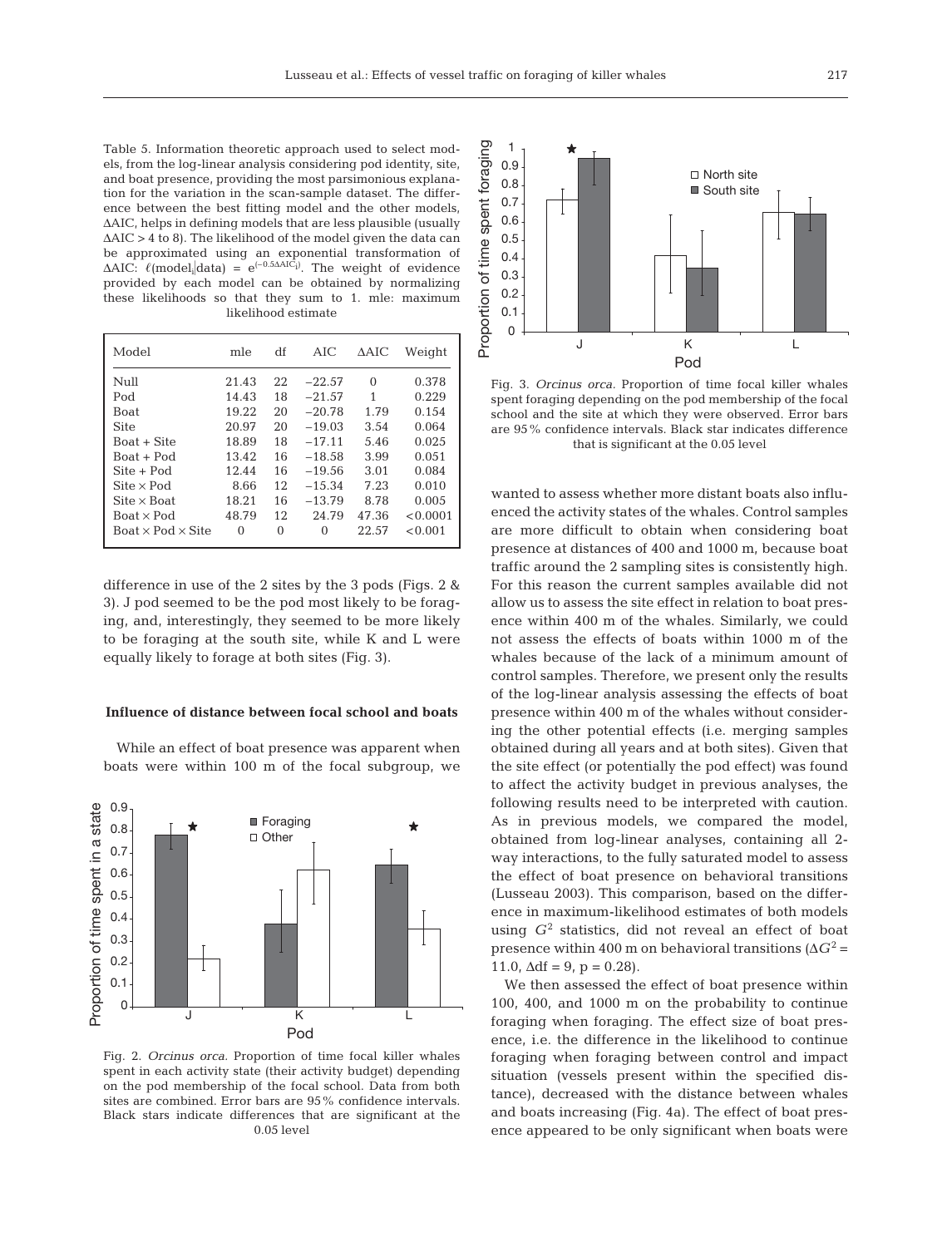within 100 and 400 m (Fig. 4a, note the star and the confidence intervals), yet sample size might have prevented the detection of smaller effect size for the other treatment (1000 m; Fig. 4a). In addition, the likelihood to continue foraging when foraging increased as the distance between the focal group and boats present in the study area increased, but not significantly (Fig. 4b).



Fig. 4. *Orcinus orca.* Difference in the likelihood to continue foraging when foraging  $(p_{F\rightarrow F})$  between control and impact situations ( $p_{\text{control}} - p_{\text{impact}}$ ), i.e. effect size: (a) depending whether some boats were present within 100, 400, or 1000 m of the focal whales and (b) when there is no boat present within 100, 400, or 1000 m of the focal school. The diagrams describe these 3 treatments: the focal group is at the center of the concentric doughnuts (100, 400, and 1000 m radii) and boat exposure is represented in black. In order to test the effect of distance to boats, this analysis only takes into consideration samples when boats were present at the given distance. Error bars are 95% confidence intervals for the difference. If the interval includes 0, the difference is not significant at  $p < 0.05$  (indicated by a star). The number of transitions observed is given above each bar ( $n_{\text{control}}$ ,  $n_{\text{impact}}$ )

## **Behavioral budget variations**

We calculated the activity budgets of the whales at both sites, as well as in the presence and absence of boats. Whales tended to spend significantly more time traveling and less time foraging when boats were present within 100 m than when they were absent within 100 m (all data pooled with site effect ignored; Fig. 5a). The difference in activity budgets between both sites only involved socializing (all data pooled with boat effect ignored; Fig. 5b). Whales spent significantly more time socializing at the north site. While boat effect was not significant at 400 m, trends in behavioral budgets depending on boat presence within 400 m were in the same direction as those when boats were within 100 m (Figs. 5a & 6), with whales spending significantly more time traveling and significantly less time foraging.

#### **DISCUSSION**

Behavioral sequences of *Orcinus orca* varied significantly between locations, as expected. They also differed significantly with the presence of vessels. It is



Fig. 5. *Orcinus orca.* Proportion of time focal killer whales spent in each activity state (their activity budget) depending on (a) the presence of boats within 100 m of them and (b) the site sampled. Data from all 3 pods at both study sites are combined. Error bars are 95% confidence intervals. Black stars indicate differences that are significant at the 0.05 level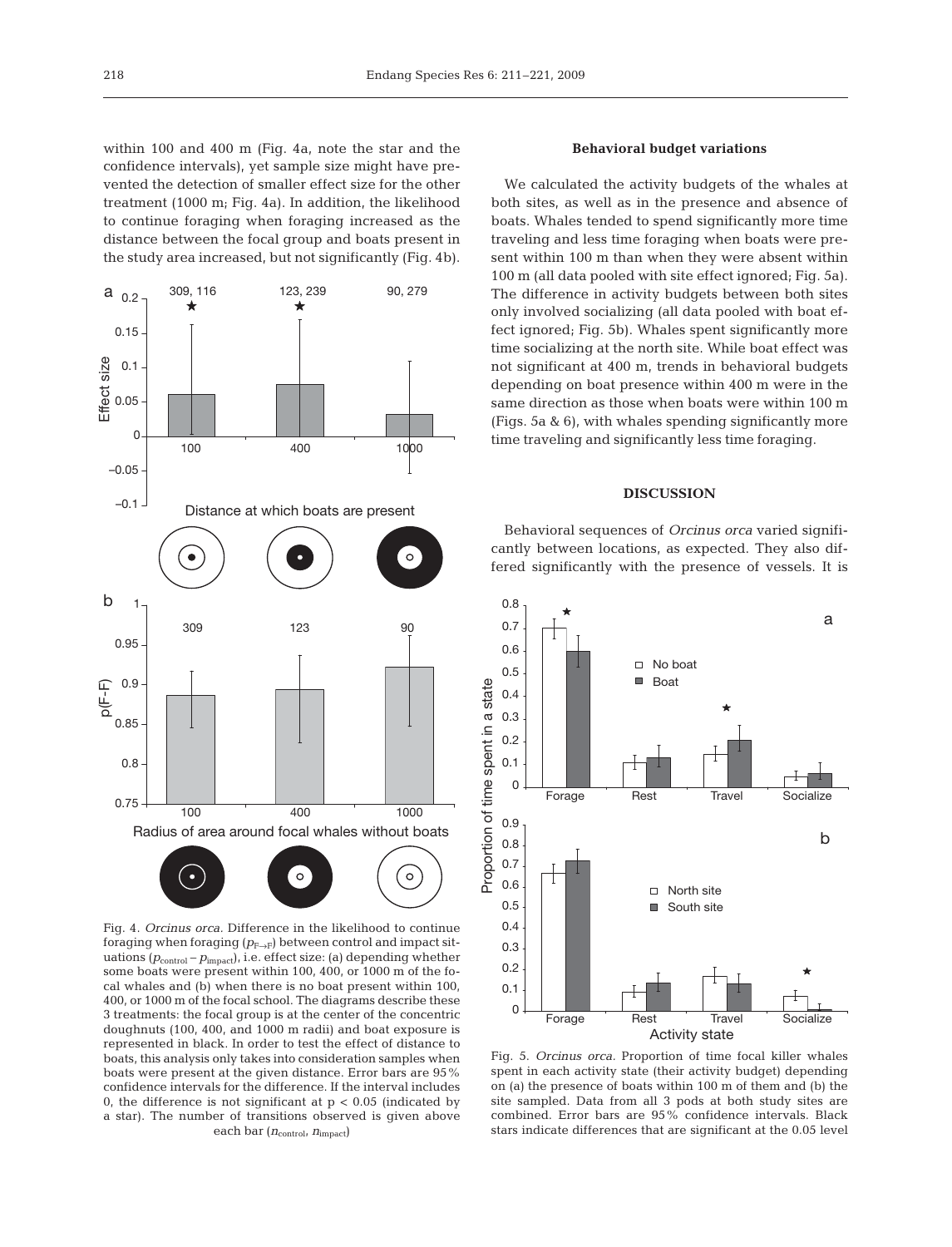

Fig. 6. *Orcinus orca.* Proportion of time focal killer whales spent in each activity state (their activity budget) depending on the presence of boats within 400 m of them, pooling across years and sites. Error bars are 95% confidence intervals. Black stars indicate differences that are significant at the 0.05 level

possible that the observed difference between locations is actually related to pods using the 2 sites with different intensity and some differences in behavioral sequences existing between pods. J pod was more likely to be observed at the north site, while L pod was more likely to be at the south site. Similarly, schools composed of members of all 3 pods were more likely to be observed at the north site. However, boats operating close to whales (within 100 m) also affected their activity budget in a similar fashion at both sites. Whales were significantly less likely to be foraging and significantly more likely to be traveling when boats were around. This finding is in agreement with previous studies of the northern resident killer whale population (Williams et al. 2006). This effect raises concerns about the implications of this short-term displacement for the ability of individuals to acquire prey and the potential for long-term repercussions at the population level, especially in the light of the level of whalewatching activities carried out with southern resident whales. Vessel activity is also believed to reduce foraging success in other species (*Tursiops*; Allen & Read 2000). After controlling for effects of site and boats, there was no significant difference in the data between years. Additional years of study will be needed to determine whether the 3 different years happened to be similar in factors that vary on an annual time scale (e.g. prey abundance), or if our results will be robust across a range of conditions. The present study shows that whales are displaced short distances by the presence of vessels. Thus, whales may be displaced from optimal foraging routes. Further, Bain & Dahlheim (1994) suggested noise would mask echolocation signals and reduce foraging efficiency. These data are also consistent with observations of northern resident whales (Williams et al. 2006). Thus, we would encourage further study to determine how noise and proximity interact to reduce foraging effort.

#### **Influence of pod identity**

Boat interactions appear to have the same effect on all 3 pods, yet more sampling is required to fully understand the interaction between the composition of focal groups and the influence of boats on their activity state. Since pods appear to use certain areas preferentially (Hauser et al. 2006), and whales use both study sites differently, it was not surprising to see that the site effect observed earlier may actually relate to a pod effect. J pod, which spends the most time in Puget Sound, was more likely to be observed foraging than the 2 other pods. That pod was also significantly more likely to be foraging at the south site than at the north site, while the 2 other pods foraged similarly at both sites.

#### **Influence of distance between focal school and boats**

Boats within 100 m clearly have a significant effect on whale behavior. Boats between 100 and 400 m also have a significant effect, although we cannot say whether boats throughout this range cause effects, or the significance is due to the effects of vessels just over 100 m away. More spatial resolution in the data collection protocol would have been needed to address this issue. Similar but smaller differences were observed when the closest vessels were between 400 and 1000 m away. However, a larger sample would be needed to determine whether effects extend beyond 400 m. These results suggest the zone of influence of vessels in this area exceeds the 100 m radius in current guidelines, and that more extensive guidelines such as those developed by the Whale Watch Operators Association Northwest (2003), or those proposed by Orca Relief Citizens Alliance (2005) will be necessary to completely prevent behavioral changes caused by vessels, and more data will be needed to determine appropriate guidelines.

One potential explanation for these results is that noise impairs the ability to forage using echolocation (Aguilar Soto et al. 2006). Although Bain (2002) and Au et al. (2004) suggested whales would be able to detect prey directly in their path despite vessel noise, their ability to detect prey off to the side of their path would be impaired, as the active acoustic foraging range would be reduced by masking vessel noise (Bain & Dahlheim 1994, Erbe 2002). Since received noise levels typically decline with distance, the closer the boats are, the more the echolocation range is reduced (Bain 2002,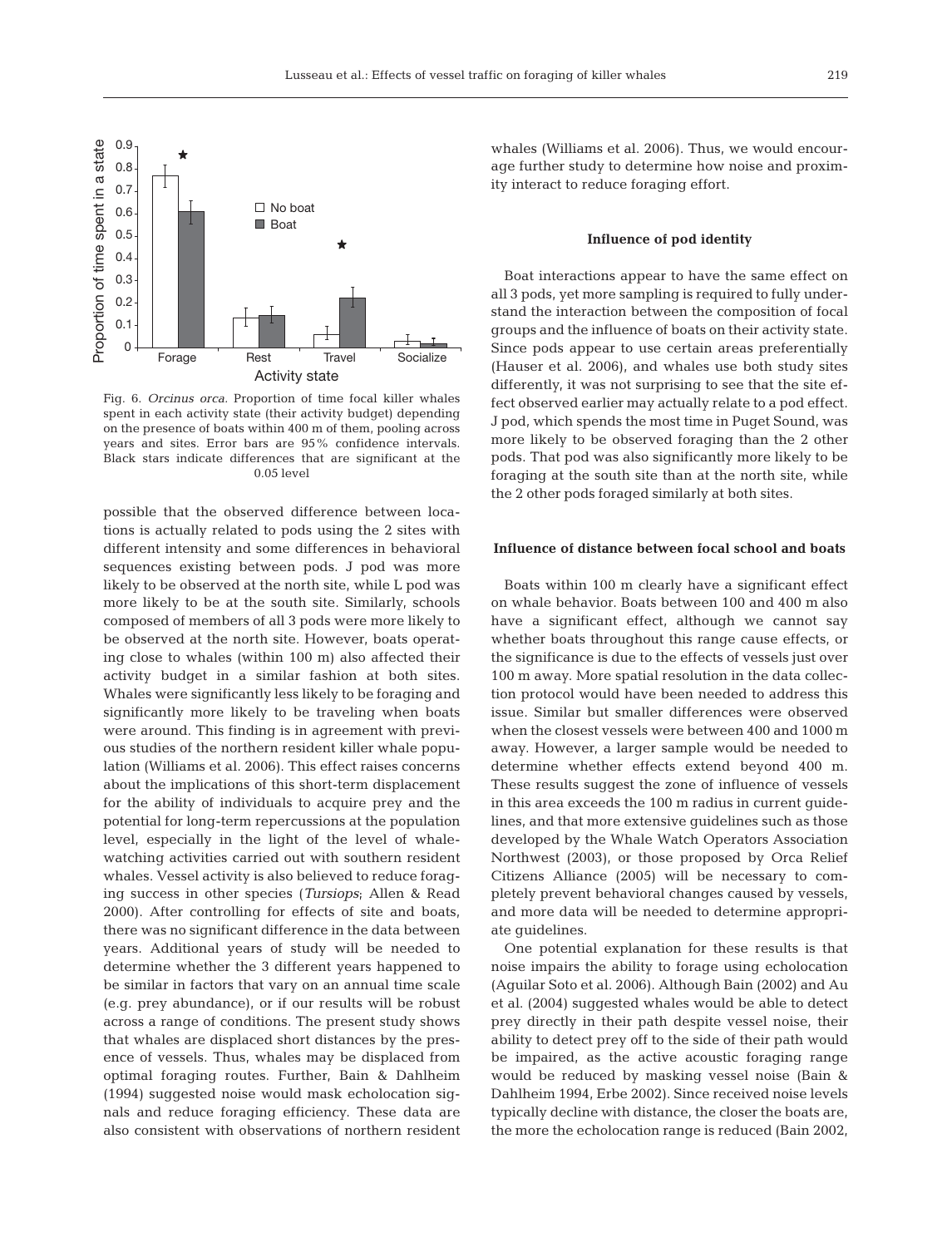Williams et al. 2002a), potentially leading to foraging disruption, as suspected here. To test this hypothesis, acoustic monitoring would be required, as noise produced varies with engine type and the speed at which boats operate. These data were beyond the scope of the present study.

#### **CONCLUSIONS**

In this study, we found evidence consistent with changes in behavior in the presence of vessels. These effects support the development and enforcement of regulations for whale watchers, both recreational and Allen MC, Read AJ (2000) Habitat selection of foraging commercial. Future research could address whether different approaches to whale watching have different degrees of impact (as paralleling and leap-frogging were compared by Williams et al. 2002a,b), and whether changes in behavior are more pronounced in some parts of the range than in others. However, since it has proven difficult to demonstrate significant differences in behavioral responses to currently accepted practices, it could be expected to take carefully controlled experiments or many years of observation to compare the implications of proposed guidelines to current guidelines. Future research could also attempt further elucidation of age, sex, pod, and individual differences in responses to vessels. Strong behavioral responses of animals to disturbance do not always indicate population-level effects. Indeed, inter-specific variability in site fidelity and availability of alternative suitable habitat make it difficult to infer populationlevel consequences from inter-specific variability in sensitivity to disturbance (Gill et al. 2001). Thus, it will be important to develop the link between short-term behavioral effects and population dynamics (see Bain 2002).

The present study echoes findings with northern resident killer whales: the presence of vessels inhibits the foraging behavior of fish-eating killer whales. This may lead to a reduction in energy acquisition, and a  $\quadblacktriangleright$  Erbe C (2002) Underwater noise of whale-watching boats and priority field research area would be to address whether prey capture actually is affected by vessel presence. In addition, modeling exercises should be carried out to identify potential mechanisms and the biological significance of any effects found.

*Acknowledgements.* We thank B. Gleason of San Juan Island National Historic Park for permission to use the south site (Permits SAJH-2004-SCI-0003 and SAJH-2005-SCI-0003), and the Reiss family for permission to use the north site. We thank E. Ashe, A. Coleman, B. Cuddihy, A. Foote, M. Foss, J. Hogan, A. Miller, F. Robertson, D. Ross, and R. Taylor for assistance with data collection. The Whale Museum's Soundwatch Program, the Marine Mammal Monitoring Program

(M3), and The Whale Watch Operators Association Northwest assisted with increasing the quantity of no-boat data at our north site. We give special thanks to D. Noren for her help with the design of this project and review of an earlier draft of the manuscript. We also thank Jason Matthiopoulos for useful comments on the manuscript. The data used in this report were funded under NMFS Contracts AB133F03SE0959, AB133F04CN0040 and AB133F05SE3965.

#### LITERATURE CITED

- Aguilar Soto NA, Johnson M, Madsen PT, Tyack PL, Bocconcelli A, Borsani JF (2006) Does intense ship noise disrupt foraging in deep-diving Cuvier's beaked whales (*Ziphius cavirostris*)? Mar Mamm Sci 22:690–699
- bottlenose dolphins in relation to boat density near Clearwater, Florida. Mar Mamm Sci 16:815–824
- ▶ Au WWL, Ford JKB, Horne JK, Newman Allman KA (2004) Echolocation signals of free-ranging killer whales (*Orcinus orca*) and modeling of foraging for chinook salmon (*Oncorhynchus tshawytscha*). J Acoust Soc Am 115: 901–909
	- Bain DE (2002) A model linking energetic effects of whale watching to killer whale (*Orcinus orca*) population dynamics. Orca Relief Citizens Alliance, Friday Harbor, WA. Available at: http://orcarelief.org/docs/bain\_paper. pdf
	- Bain DE, Dahlheim ME (1994) Effects of masking noise on detection thresholds of killer whales. In: Loughlin TR (ed) Marine mammals and the 'Exxon Valdez'. Academic Press, San Diego, CA, p 243–256
	- Bejder L, Samuels A, Whitehead H, Gales N (2006) Decline in relative abundance of bottlenose dolphins exposed to long-term disturbance. Conserv Biol 20(6):1791–1798
	- Bigg MA, Olesiuk PF, Ellis GM, Ford JKB, Balcomb KC III (1990) Social organization and genealogy of resident killer whales (*Orcinus orca*) in the coastal waters of British Columbia and Washington State. Rep Int Whaling Comm 12(Spec Issue):383–405
	- Cane VR (1959) Behaviour sequences as semi-Markov chains. J R Stat Soc Ser B Methodological 21:36–58
	- Caswell H (2001) Matrix population models. Sinauer Associates, Boston, MA
	- Connor RC, Wells RS, Mann J, Read AJ (2000) The bottlenose dolphin. In: Mann J, Connor RC, Tyack PL, Whitehead H (eds) Cetacean societies. University of Chicago Press, London, p 91–125
	- potential effects on killer whales (*Orcinus orca*), based on an acoustic impact model. Mar Mamm Sci 18:394–418
	- Felleman FL, Heimlich-Boran JR, Osborne RW (1991) Feeding ecology of the killer whale (*Orcinus orca*). In: Pryor KW, Norris KS (eds) Dolphin societies: discoveries and puzzles. University of California Press, Berkeley, CA, p 113–147
	- Ford JKB, Ellis GM, Balcomb KC (2000) Killer whales: the natural history and genealogy of *Orcinus orca* in British Columbia and Washington, 2nd edn. University of British Columbia Press, Vancouver, BC
- ▶ Galicia E, Baldassare GA (1997) Effects of motorized tourboats on the behavior of non-breeding American flamingos in Yucatan, Mexico. Conserv Biol 11:1159–1165
- ► Gill JA, Norris K, Sutherland WJ (2001) Why behavioural responses may not reflect the population consequences of human disturbance. Biol Conserv 97:265–268